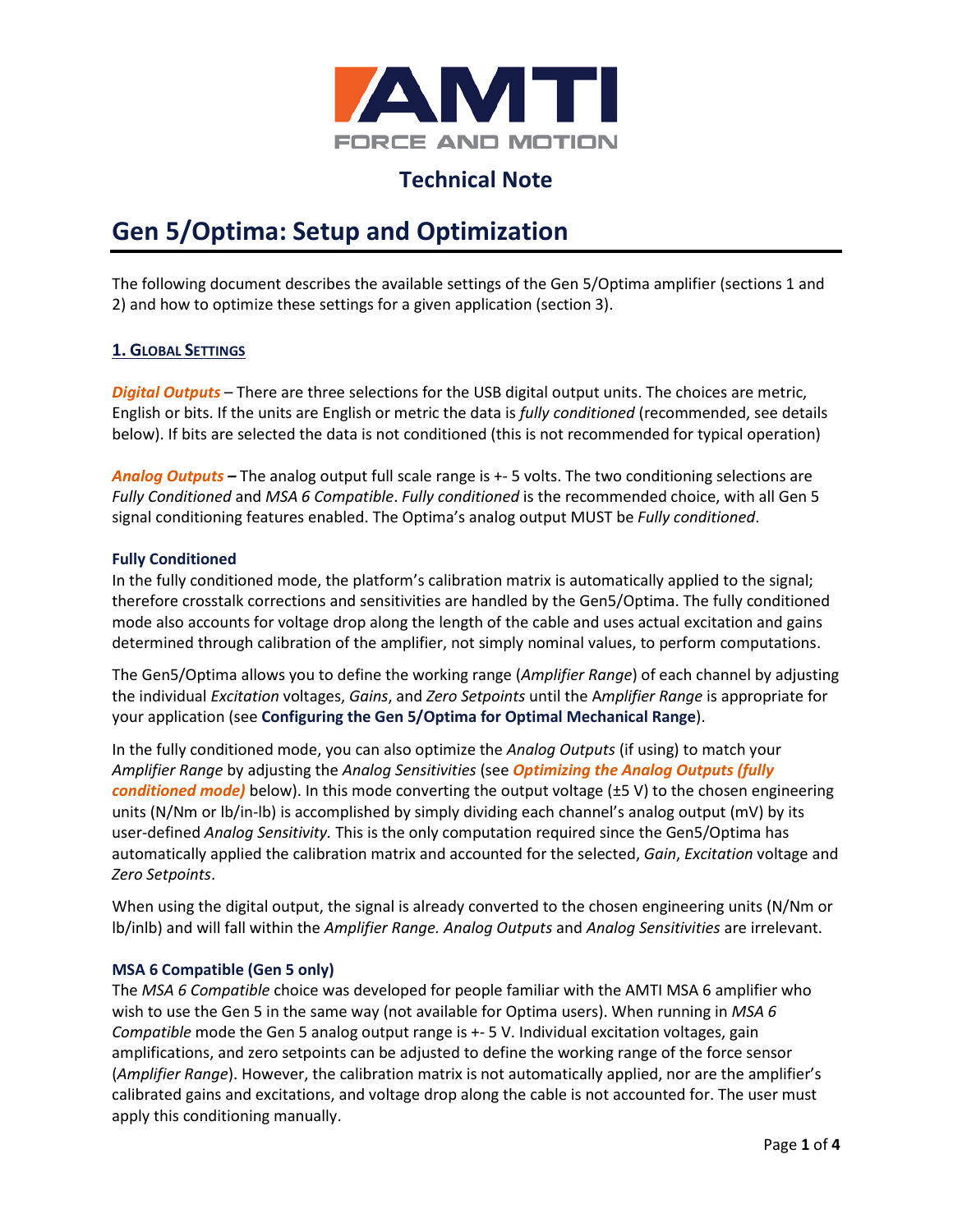#### **2. AMPLIFIER CONFIGURATION SETTINGS**

*Amplifier Range* - The *Amplifier Range* is the full-scale output range available for all digital and analog output under the current configuration. Maximum and minimum values are displayed for each channel. These values are functions of the Gen 5/Optima electrical output range and the selected channel excitations, gains and setpoints. The range will update automatically if the settings are changed in the *Current Configuration* group of the dialog box and the *Apply* button has been pressed. The *Amplifier Range* should be optimized for the range of forces expected during the application being tested (see **Configuring the Gen [5 for Optimal Mechanical Range](#page-1-0)**)

*Analog Outputs* – The values listed in *Analog outputs* depend on output mode. If the analog output mode is set to *MSA 6 compatible* the *Analog Outputs* will not be visible and the output range will not be adjustable and will be identical to the *Amplifier Range*.

For *fully conditioned* analog outputs (recommended) the ranges are determined by the *Analog Senstivities*. The *Analog Sensitivities* determine the output millivolts per unit of mechanical load for each channel. To exploit the full *Amplifier Range* while maximizing resolution, the *Analog Sensitivities* should be adjusted until the *Analog Outputs* closely match the *Amplifier Range* (see **[Optimizing the Gen](#page-1-1)  [5/Optima](#page-1-1)**).

#### <span id="page-1-1"></span>**3. OPTIMIZING THE GEN 5/OPTIMA**

#### <span id="page-1-0"></span>**Configuring the Gen 5/Optima for Optimal Mechanical Range**

For best results the Gen 5/Optima signal conditioner should be setup to achieve both the highest possible signal to noise ratio and maximum system resolution. This is accomplished by independently configuring each channel. The three adjustable configuration settings that affect the measurement range are excitation voltage, amplifier gain, and zero set point.

To achieve the best signal to noise ratio you want the Gen 5/Optima to output the largest possible excitation voltage. This will normally be 10 volts; except for the most thermally variable conditions. Under those conditions a lower excitation might be required to minimize thermal drift.

To achieve the best system resolution, apply the largest gain setting available where the Gen 5/Optima measurement range is greater than the expected application range. By strategically utilizing the Gen 5/Optima *Zero Setpoint* feature to offset the Gen 5/Optima measurement range, a higher gain than normal can occasionally be accomplished.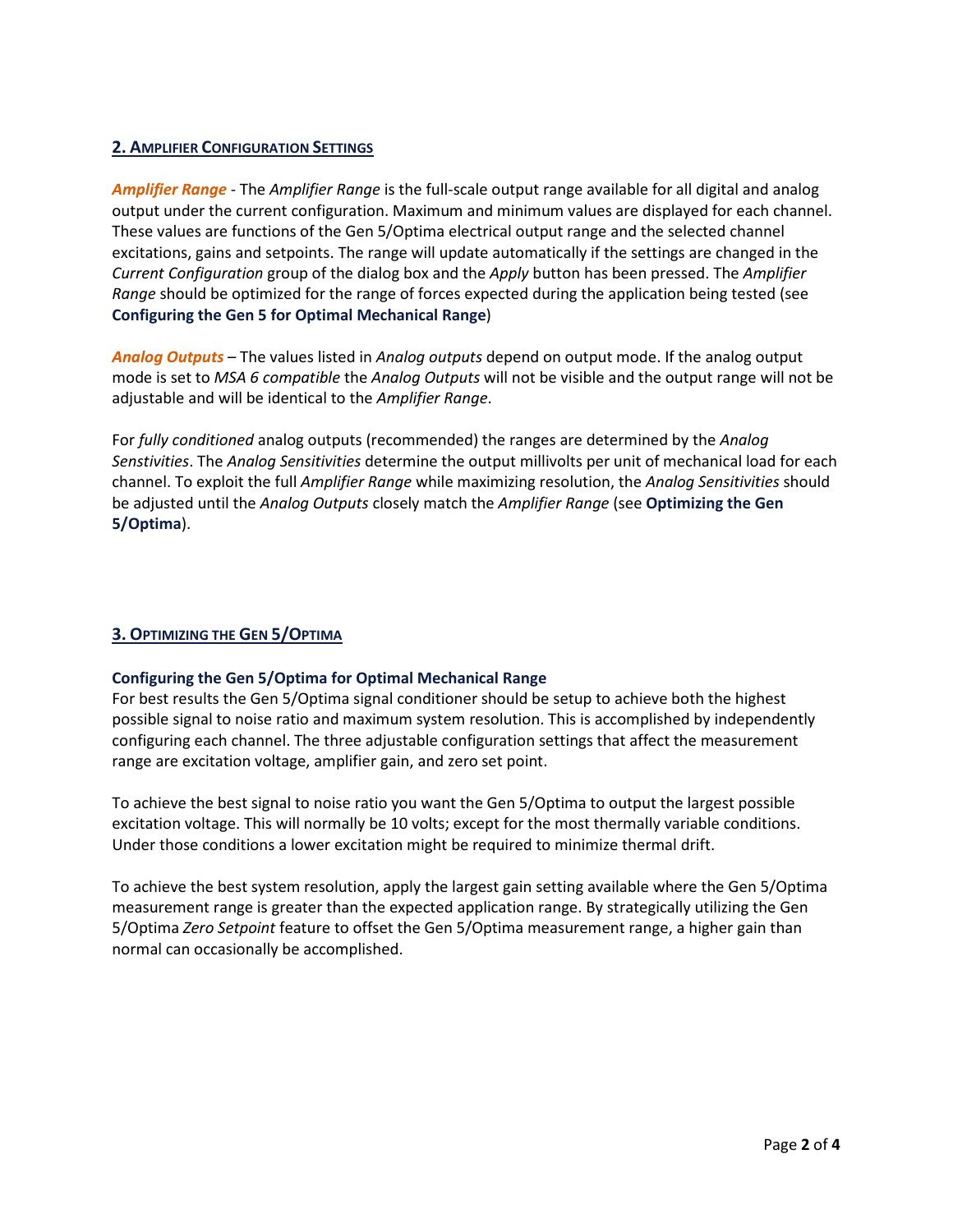|                        | Fx        | Fy                                                            | Fz                                | Mx                                                       | My                                | Mz                           |              |
|------------------------|-----------|---------------------------------------------------------------|-----------------------------------|----------------------------------------------------------|-----------------------------------|------------------------------|--------------|
|                        | lbs.      | lbs.                                                          | lbs.                              | in-lbs                                                   | in-lbs                            | $in$ -Ibs                    |              |
|                        |           |                                                               |                                   |                                                          |                                   |                              |              |
| <b>Amplifier Range</b> | 162.69    | 163.28                                                        | 1287.38                           | 6486.06                                                  | 5158.78                           | 2726.49                      | <b>Max</b>   |
|                        | $-162.69$ | $-163.28$                                                     | $-1287.38$                        | $-6486.06$                                               | $-5158.78$                        | $-2726.49$                   | <b>Min</b>   |
|                        |           |                                                               |                                   |                                                          |                                   |                              |              |
|                        | <b>Fx</b> | Fy                                                            | Fz.                               | Mx                                                       | My                                | Mz                           |              |
| <b>Excitation</b>      | 10.0      | $\blacktriangledown$    10.0<br>▾╎                            | 10.0                              | $\blacktriangledown$   10.0<br>$\blacktriangledown$      | 10.0<br>$\overline{\phantom{a}}$  | $\parallel$ 10.0<br>▼        | <b>Volts</b> |
| Gain                   | 2000      | $\blacktriangledown$<br>$\overline{\phantom{0}}$<br>  2000    | $\parallel$ 1000                  | $\overline{\phantom{a}}$<br>$\blacktriangledown$    1000 | $\overline{\phantom{0}}$<br>1000  | 1000<br>$\blacktriangledown$ |              |
| Zero Setpoint          | 0         | $\mathbf{v} \parallel \mathbf{0}$<br>$\mathbf{v} \parallel 0$ | $\mathbf{v} \parallel \mathbf{0}$ | $\mathbf{v} \parallel 0$                                 | $\mathbf{v} \parallel \mathbf{0}$ | $\blacktriangledown$         | Percent      |

The figure above shows the portion of the *Amplifier Configuration* dialog box used for configuring measurement range. You can access this window through NetForce under *Setup*, *Hardware installation, Modify*, and then by clicking on the *Configure* button next to the list of installed amplifiers.

Each channel's *Amplifier Range* is a function of the excitation, gain, and zero set point selection displayed in the combo boxes below it. To modify the amplifier ranges simply choose your selections and then press *Apply*. Pressing *Apply* will download the new setting to the signal conditioner and update the Amplifier Range on the display. Press *Save* in the main *AMTI System Configuration* window to save these setting to the amplifier for future use.

To optimally configure the Gen 5/Optima, start with an initial excitation setting of 10, a gain of 500, and a zero set point of 0. If the amplifier range is greater than the expected applied load range increase the gain to next level and continue to do so until you discover the largest gain you can apply and still encompass the expected applied load range for that channel. You will get a better signal to noise ratio using 10 V of excitation, rather than a lower excitation and higher gain.